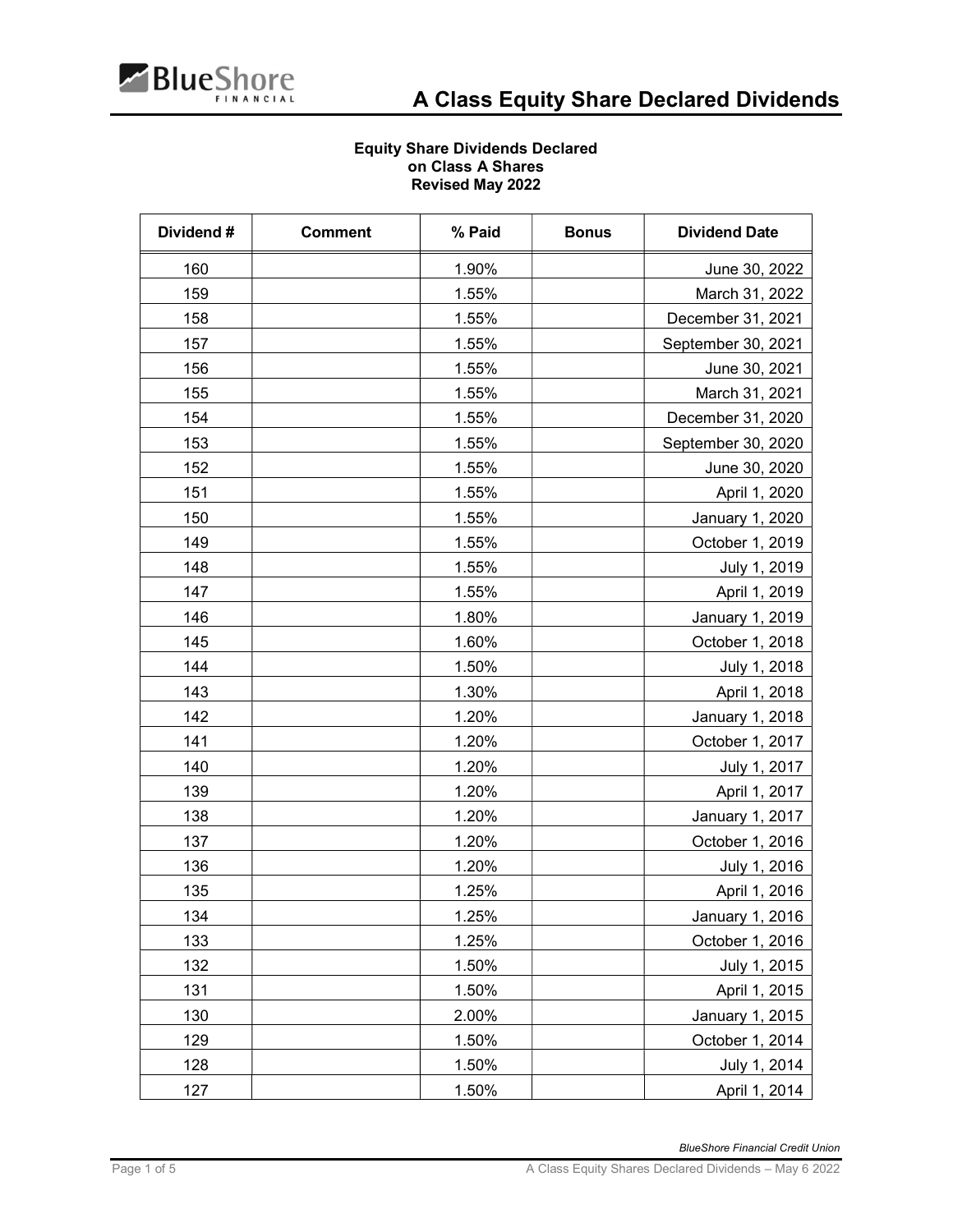

| Dividend# | <b>Comment</b> | % Paid | <b>Bonus</b> | <b>Dividend Date</b> |
|-----------|----------------|--------|--------------|----------------------|
| 126       |                | 2.00%  |              | January 1, 2014      |
| 125       |                | 1.50%  |              | October 1, 2013      |
| 124       |                | 1.50%  |              | July 1, 2013         |
| 123       |                | 1.50%  |              | April 1, 2013        |
| 122       |                | 2.00%  |              | January 1, 2013      |
| 121       |                | 1.50%  |              | October 1, 2012      |
| 120       |                | 1.50%  |              | July 1, 2012         |
| 119       |                | 1.50%  |              | April 1, 2012        |
| 118       |                | 2.00%  |              | January 1, 2012      |
| 117       |                | 2.00%  |              | October 1, 2011      |
| 116       |                | 2.00%  |              | July 1, 2011         |
| 115       |                | 1.50%  |              | April 1, 2011        |
| 114       |                | 1.75%  |              | January 1, 2011      |
| 113       |                | 1.25%  |              | October 1, 2010      |
| 112       |                | 1.00%  |              | July 1, 2010         |
| 111       |                | 1.00%  |              | April 1, 2010        |
| 110       |                | 2.00%  |              | January 1, 2010      |
| 109       |                | 1.50%  |              | October 1, 2009      |
| 108       |                | 2.00%  |              | July 1, 2009         |
| 107       |                | 2.50%  |              | April 1, 2009        |
| 106       |                | 2.00%  |              | January 1, 2009      |
| 105       |                | 3.25%  |              | October 1, 2008      |
| 104       |                | 3.75%  |              | July 1, 2008         |
| 103       |                | 3.25%  |              | April 1, 2008        |
| 102       |                | 5.75%  |              | January 1, 2008      |
| 101       |                | 3.25%  |              | October 1, 2007      |
| 100       |                | 3.00%  |              | July 1, 2007         |
| 99        |                | 3.00%  |              | April 1, 2007        |
| 98        |                | 7.50%  |              | January 1, 2007      |
| 97        |                | 3.25%  |              | October 1, 2006      |
| 96        |                | 3.50%  |              | July 1, 2006         |
| 95        |                | 2.75%  |              | April 1, 2006        |
| 94        |                | 9.75%  |              | January 1, 2006      |
| 93        |                | 2.75%  |              | October 1, 2005      |
| 92        |                | 2.75%  |              | July 1, 2005         |
| 91        |                | 2.75%  |              | April 1, 2005        |
| $90\,$    |                | 11.00% |              | January 1, 2005      |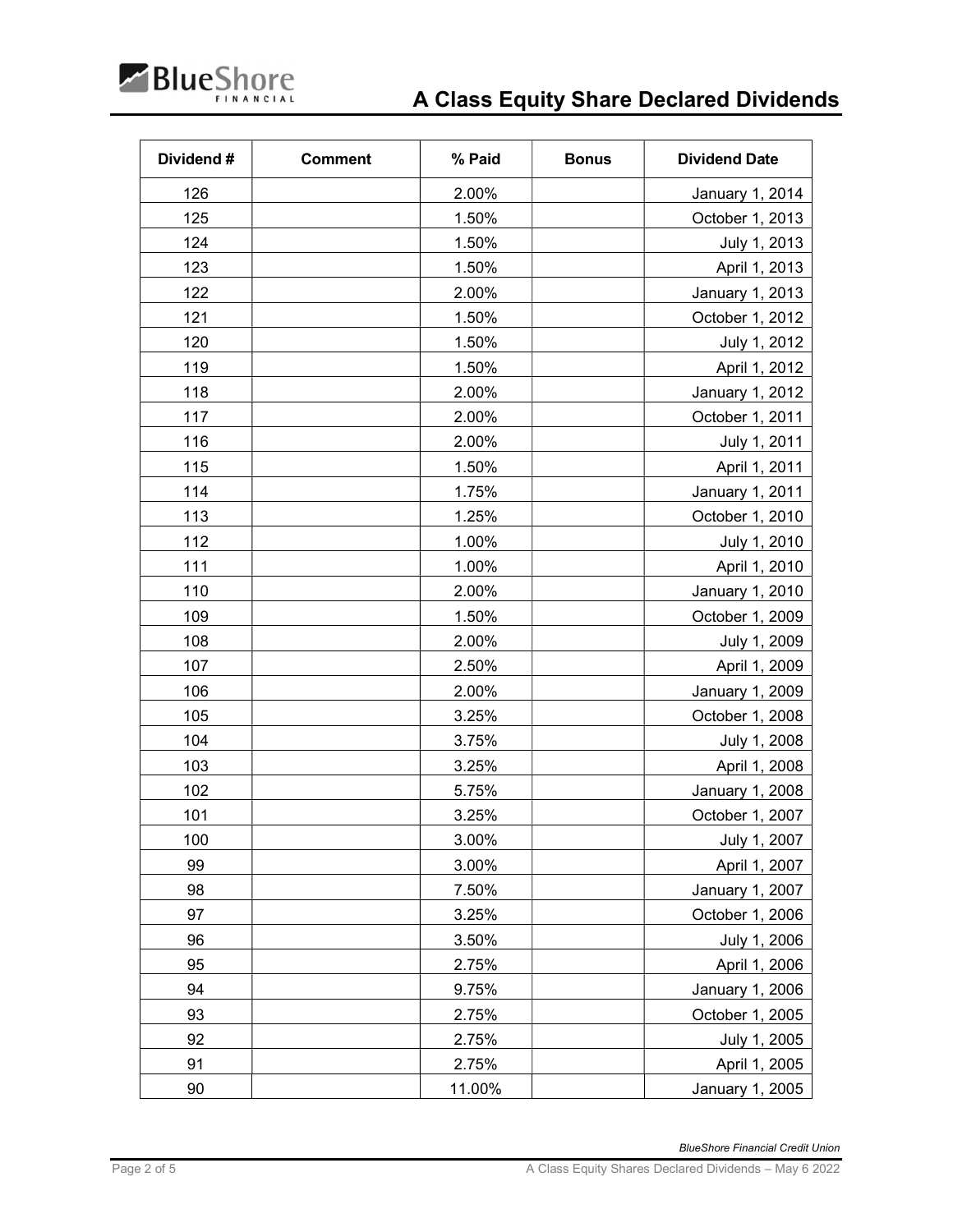

| Dividend# | <b>Comment</b>    | % Paid | <b>Bonus</b> | <b>Dividend Date</b> |
|-----------|-------------------|--------|--------------|----------------------|
| 89        |                   | 2.25%  |              | October 1, 2004      |
| 88        |                   | 2.25%  |              | July 1, 2004         |
| 87        |                   | 2.50%  |              | April 1, 2004        |
| 86        |                   | 10.00% |              | January 1, 2004      |
| 85        |                   | 3.00%  |              | October 1, 2003      |
| 84        |                   | 3.50%  |              | July 1, 2003         |
| 83        |                   | 4.00%  |              | April 1, 2003        |
| 82        |                   | 10.00% |              | January 1, 2003      |
| 81        |                   | 3.50%  |              | October 1, 2002      |
| 80        |                   | 3.50%  |              | July 1, 2002         |
| 79        |                   | 3.50%  |              | April 1, 2002        |
| 78        |                   | 10.00% |              | January 1, 2002      |
| 77        |                   | 3.75%  |              | October 1, 2001      |
| 76        |                   | 4.00%  |              | July 1, 2001         |
| 75        |                   | 4.25%  |              | April 1, 2001        |
| 74        |                   | 5.00%  |              | January 1, 2001      |
| 73        |                   | 4.75%  |              | October 1, 2000      |
| 72        |                   | 4.75%  |              | July 1, 2000         |
| 71        |                   | 4.50%  |              | April 1, 2000        |
| 70        |                   | 4.25%  |              | January 1, 2000      |
| 69        |                   | 4.25%  |              | October 1, 1999      |
| 68        |                   | 3.50%  |              | July 1, 1999         |
| 67        |                   | 3.60%  |              | April 1, 1999        |
| 66        |                   | 3.75%  |              | January 1, 1999      |
| 65        |                   | 4.00%  |              | October 1, 1998      |
| 64        |                   | 3.67%  |              | July 1, 1998         |
| 63        |                   | 3.57%  |              | April 1, 1998        |
| 62        |                   | 4.00%  |              | January 1, 1998      |
| 61        |                   | 4.00%  |              | October 1, 1997      |
| 60        |                   | 4.00%  |              | July 1, 1997         |
| 59        |                   | 4.00%  |              | April 1, 1997        |
| 58        |                   | 4.00%  |              | January 1, 1997      |
| 57        |                   | 5.30%  |              | October 1, 1996      |
| 56        |                   | 5.5%   |              | July 1, 1996         |
| 55        |                   | 5.25%  |              | April 1, 1996        |
| 54        | (Annual for 1995) |        | 3.3%         | January 1, 1996      |
| 53        |                   | 6.0%   |              | January 1, 1996      |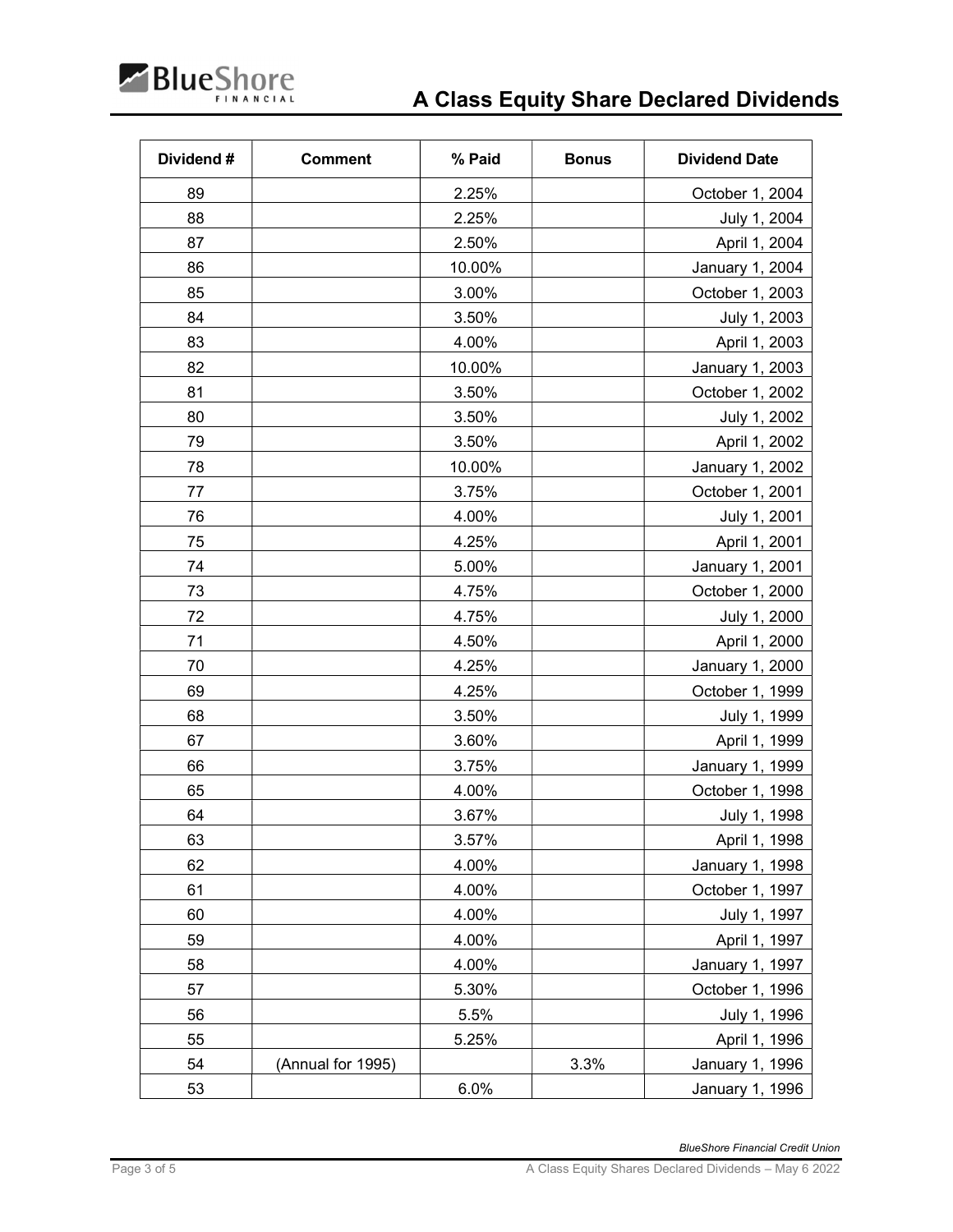

| Dividend# | <b>Comment</b>    | % Paid | <b>Bonus</b> | <b>Dividend Date</b> |
|-----------|-------------------|--------|--------------|----------------------|
| 53        |                   | 6.25%  |              | October 1, 1995      |
| 52        |                   | 6.75%  |              | July 1, 1995         |
| 51        |                   | 7.75%  |              | April 1, 1995        |
| 50        |                   | 8.75%  |              | January 1, 1995      |
| 49        |                   | 9.0%   |              | October 1, 1994      |
| 48        |                   | 8.0%   |              | July 1, 1994         |
| 47        |                   | 6.5%   |              | April 1, 1994        |
| 46        |                   | 6.5%   |              | January 1, 1994      |
| 45        |                   | 6.5%   |              | October 1, 1993      |
| 44        |                   | 7.5%   |              | July 1, 1993         |
| 43        |                   | 7.5%   |              | April 1, 1993        |
| 42        | (Annual for 1992) |        | 1.0%         | January 1, 1993      |
| 41        |                   | 8.0%   |              | January 1, 1993      |
| 40        |                   | 8.0%   |              | September 1, 1992    |
| 39        |                   | 10.0%  |              | July 1, 1992         |
| 38        |                   | 10.0%  |              | April 1, 1992        |
| 37        | (Annual for 1991) |        | 3.0%         | January 1, 1992      |
| 36        |                   | 10.0%  |              | January 1, 1992      |
| 35        |                   | 10.0%  |              | October 1, 1991      |
| 34        |                   | 10.0%  |              | July 1, 1991         |
| 33        |                   | 10.0%  |              | April 1, 1991        |
| 32        | (Annual for 1990) |        | 3.0%         | January 1, 1991      |
| 31        |                   | 11.0%  |              | January 1, 1991      |
| 30        |                   | 11.0%  |              | October 1, 1990      |
| 29        |                   | 11.0%  |              | July 1, 1990         |
| 28        |                   | 11.0%  |              | April 1, 1990        |
| 27        | (Annual for 1989) |        | 4.0%         | January 1, 1990      |
| 26        |                   | 11.0%  |              | January 1, 1990      |
| 25        |                   | 11.0%  |              | October 1, 1989      |
| 24        |                   | 11.0%  |              | July 1, 1989         |
| 23        |                   | 11.0%  |              | April 1, 1989        |
| 22        |                   | 10.5%  |              | January 1, 1989      |
| 21        |                   | 9.5%   |              | October 1, 1988      |
| 20        |                   | 9.0%   |              | July 1, 1988         |
| 19        |                   | 9.0%   |              | April 1, 1988        |
| 18        |                   | 9.0%   |              | January 1, 1988      |
| 17        |                   | 8.0%   |              | October 1, 1987      |